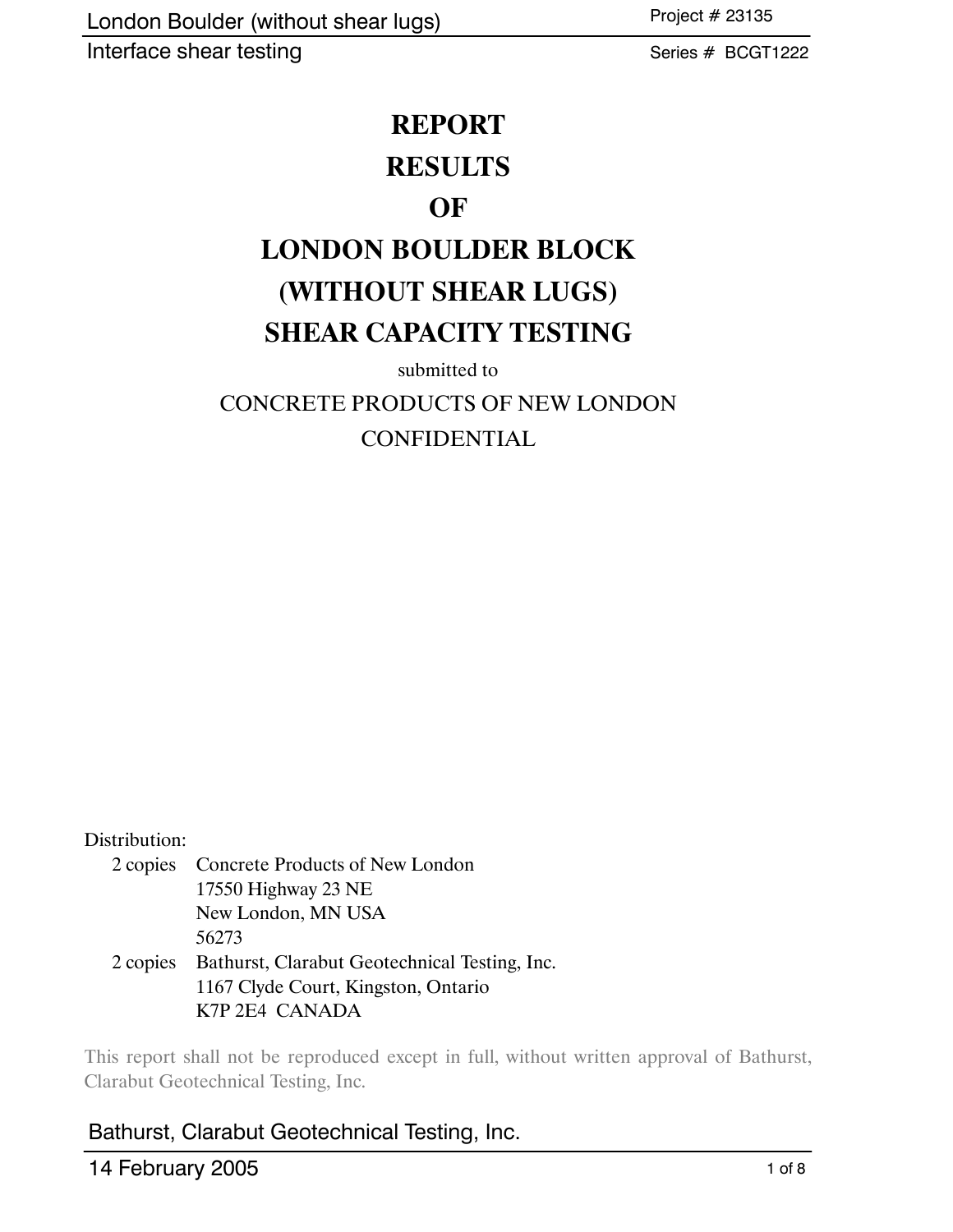## London Boulder (without shear lugs)

### Interface shear testing

Project # 23135

Series # BCGT1222

#### **Introduction**

This report gives the results of an interface shear testing program carried out to evaluate the mechanical/frictional performance of London Boulder (with the concrete shear lugs removed) in shear.

The test program was initiated in response to an Email authorization to proceed from Mr. Kelly Morrell of Concrete Products of New London, received 15 January 2004*.*

The tests were carried out at the laboratories of Bathurst, Clarabut Geotechnical Testing, Inc. in Kingston, Ontario, under the supervision of Mr. Peter Clarabut.

#### **Objectives of test program**

The interface shear capacity between London Boulder concrete block units (without shear lugs) placed in a staggered joint (running bond) configuration was investigated using a largescale test apparatus.

The principal objective of the testing was to evaluate the mechanical/frictional performance of the shear connection between successive layers of London Boulder block units. A second objective was to make recommendations for the selection of interface shear capacities to be used in the design and analysis of retaining wall systems that employ London Boulder blocks.

#### **Materials**

London Boulder blocks are semi-solid concrete blocks weighing approximately 2200 pounds per unit. The nominal dimensions of the block are 42 inches wide (toe to heel) by 18 inches high by 48 inches long. Construction alignment is achieved by means of a concrete lip located at the back and bottom of the block. However, for this series of tests the shear lugs were removed. The installation arrangement is illustrated in **Figure 1**. The blocks used in this series of tests were supplied by Concrete Products of New London and were received at our laboratory on 23 January 2004 and designated BIC-00-156 and BIC-00-157.

#### **Apparatus and general test procedure**

The SRWU-2 method of test as reported in the NCMA Segmental Retaining Wall Design Manual (1993) and ASTM D 6916 was used in this investigation. A brief description of the apparatus and test methodology is presented here. The apparatus used to perform the tests is illustrated in **Figure 1**. The test apparatus allows horizontal loads of up to 35,000 lbf to be applied across the interface between two block layers. The segmental units were laterally restrained at the bottom and surcharged vertically. A single block was placed over one centrally located running bond (joint) formed by the two underlying units to simulate the staggered construction procedure typically used in the field. Wall heights were simulated by placing a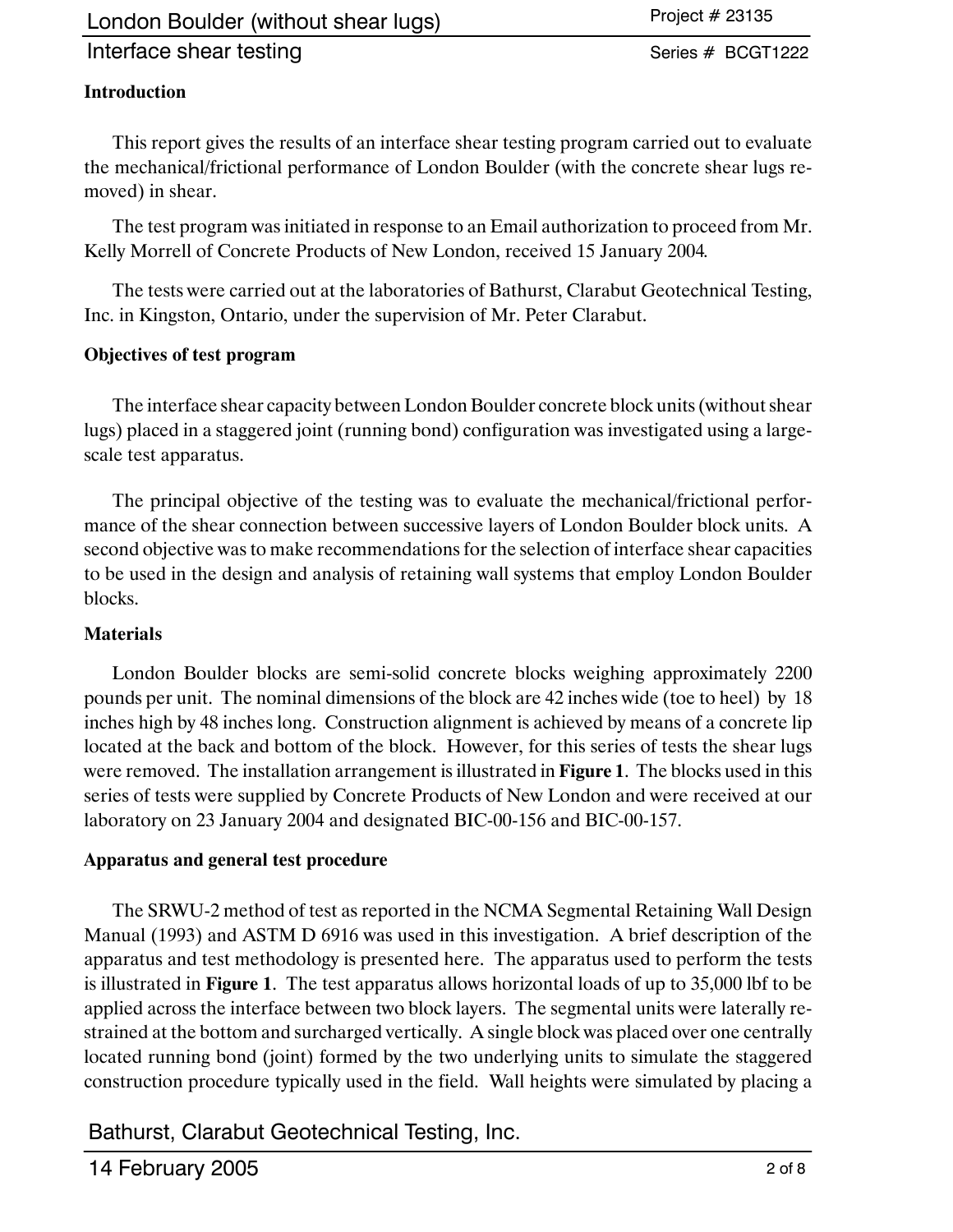Project # 23135

Series # BCGT1222

single block over the interface and applying additional normal load using the air bag arrangement shown in **Figure 1**. The horizontal (shear) force was applied at a constant rate of displacement using a computer-controlled hydraulic actuator. The load and displacements measured by the actuator and displacement transducers were recorded continuously during the test by a microcomputer/data acquisition system. Each test was continued until large shear displacements were achieved. Following each test, the blocks were removed and the units examined to confirm failure modes.

The only variable in this series of interface shear tests was the magnitude of surcharge (i.e. the magnitude of normal load applied to the top segmental unit). The normal loads used in the test program are given in **Table 1**.

### **Test results**

Results of interface shear tests are summarized in **Table 1**. Peak interface shear capacities and shear capacity at the displacement criterion (0.36 inch) are plotted against normal load in **Figure 2**. The displacement criterion was calculated to be 0.36 inch based on 2% of the block height. The minimum *peak* shear capacity recorded from the test series was 293 lb/ft.

The test results reveal some scatter in shear capacity for tests carried out at nominal similar normal loads. The three tests carried out at a nominal equivalent normal load of about 2468 lb/ft (Tests 6, 7, and 8) gave peak shear capacity values that ranged from 1328 to 1474 lb/ft with a mean value of 1423 lb/ft. This scatter is less than  $\pm 10\%$  of the mean peak shear criterion required by the NCMA (e.g. maximum variability is 6.7%) and is likely the result of small differences in the setting up of the blocks. In all tests peak shear capacity was observed before 0.36 inches of displacement. The trend in data for peak shear loads has been plotted using a linear curve.

### **Implications to interface shear capacity design and construction with London Boulder block units (without shear lugs)**

The interface shear strength in the field may be less than the values determined in this test series for the same method and quality of construction. The NCMA Segmental RetainingWall Design Manual (First Edition, 1993) recommends that the design shear capacity at a given normal load for a critical wall structure be the lesser of: a) the peak capacity divided by a minimum factor of safety (not less than 1.5) or; b) the capacity based on the 0.36 inch displacement criterion. The *design* interface shear capacity envelope shown in **Figure 3** is controlled by the peak shear load criteria.

The design shear capacity envelope illustrated in **Figure 3** should be used with caution. The actual design capacity envelope should be lower if the quality of construction in the field is less than that adopted in this controlled laboratory investigation and/or lower quality concrete is used in the manufacture of the blocks. In addition, the interface concrete surfaces should be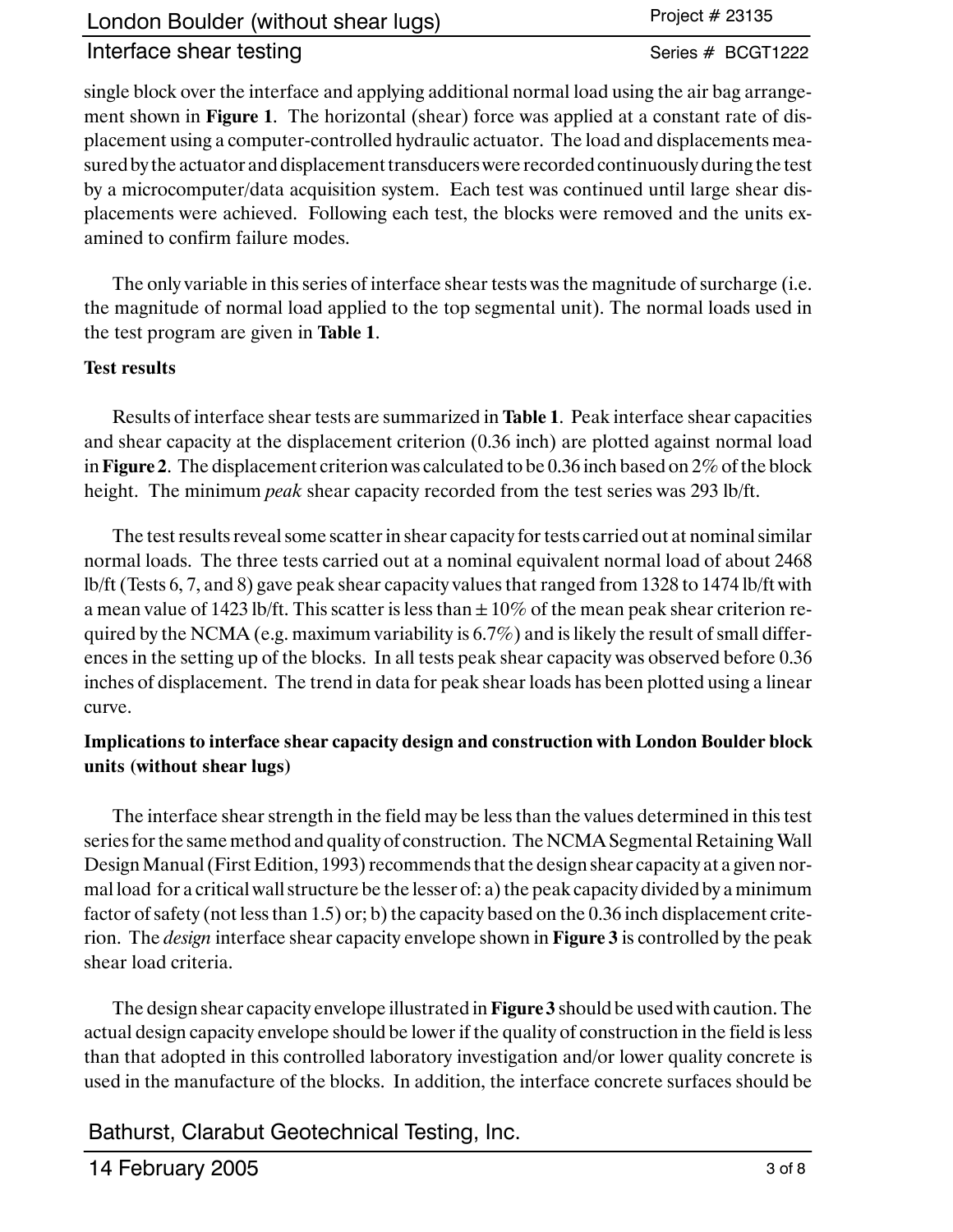Series # BCGT1222

free of aggregate particles in order to maximize the frictional resistance that is developed between the concrete surfaces.

## **Summary of conclusions**

A laboratory testing program was carried out to evaluate the mechanical/frictional performance of the shear connection between London Boulder segmental concrete units without shear lugs. The following conclusions can be drawn:

- 1. The minimum *peak* shear capacity recorded from this test series was 293 lb/ft (height above interface equal to 1.0 block units).
- 2. Variability in shear capacity was observed between nominal identical tests due to small differences in setting up of the blocks and possibly small variations in block dimensions.
- 3. The design envelope in **Figure 3** is based on interpretation of test data as recommended in the NCMA Segmental Retaining Wall Design Manual (First Edition, 1993). The choice of design interface shear capacity may vary with quality of construction in the field and hence lower design values than those taken from **Figure 3** may be appropriate.

## **Concluding remarks**

The test results presented here are applicable to conventional and geosynthetic reinforcedsoil segmental retaining wall designs that employ London Boulder units. The inclusion of a layer of geosynthetic reinforcement may reduce the interface shear capacity to values less than those reported in this investigation.

## **REFERENCES**

ASTM D 6916-03. Standard Test Method for Determining Shear Strength between Segmental Concrete Units (Modular Concrete Blocks), American Society for Testing and Materials, West Conshohocken, PA 19428-2958 USA.

Simac, M.R., Bathurst, R.J., Berg, R.R. and Lothspeich, S.E., 1993. *NCMA Segmental Retaining Wall Design Manual (First Edition),* National Concrete Masonry Association*,* 2302 Horse Pen Road, Herndon, VA 22071-3406.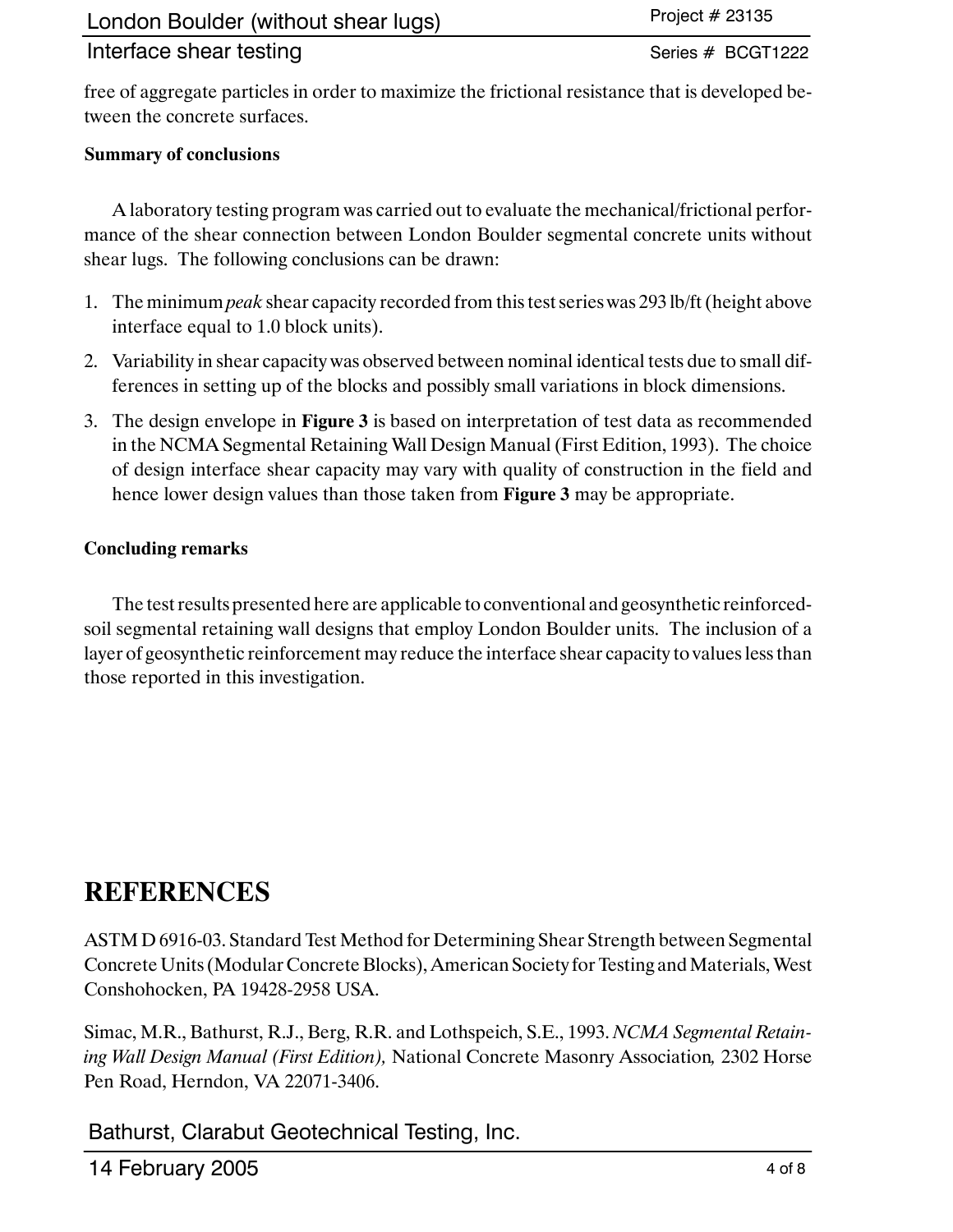Series # BCGT1222

## **Table 1:**

Test Program:

London Boulder modular block unit (without shear lugs) interface shear testing

| Test<br>number | approximate<br>wall height<br>(feet) | approximate<br>number of<br>blocks | normal<br>load<br>(lb/ft) | shear capacity<br>(lb/ft)<br>at $0.36$ inch<br>displacement | peak shear<br>capacity (lb/ft) |
|----------------|--------------------------------------|------------------------------------|---------------------------|-------------------------------------------------------------|--------------------------------|
|                | 1.5                                  | 1.0                                | 512                       | 293                                                         | 293                            |
| 2              | 4.8                                  | 3.2                                | 1648                      | 821                                                         | 821                            |
| 3              | 9.7                                  | 6.5                                | 3324                      | 1665                                                        | 1665                           |
| 4              | 12.2                                 | 8.2                                | 4174                      | 2177                                                        | 2177                           |
| 5              | 14.7                                 | 9.8                                | 5018                      | 2576                                                        | 2576                           |
| 6              | 7.1                                  | 4.8                                | 2436                      | 1328                                                        | 1328                           |
| 7              | 7.2                                  | 4.8                                | 2475                      | 1474                                                        | 1474                           |
| 8              | 7.3                                  | 4.9                                | 2492                      | 1468                                                        | 1468                           |

Plant

P. Clarabut, C.E.T.

R. J. Bathurst, Ph.D., P. Eng.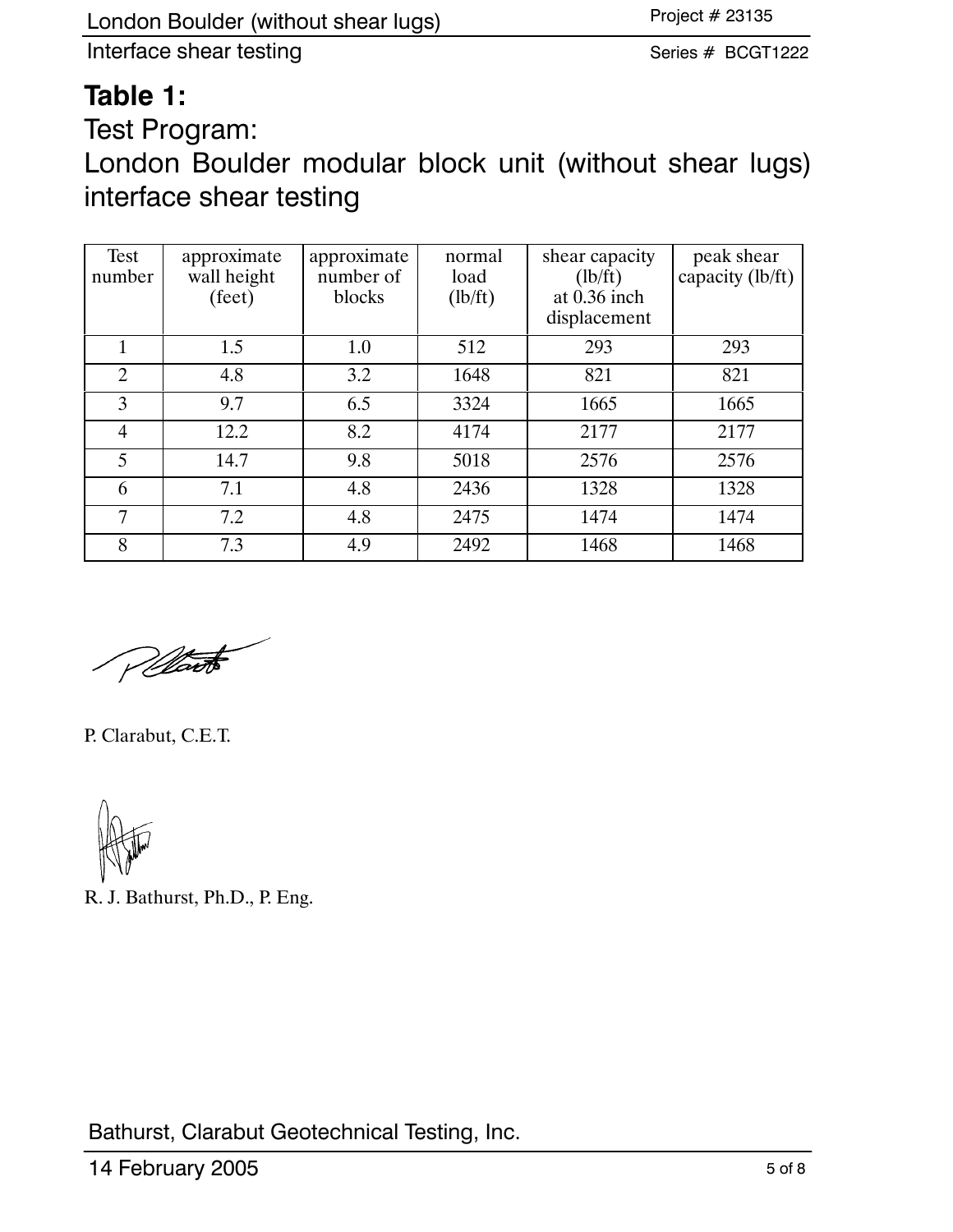

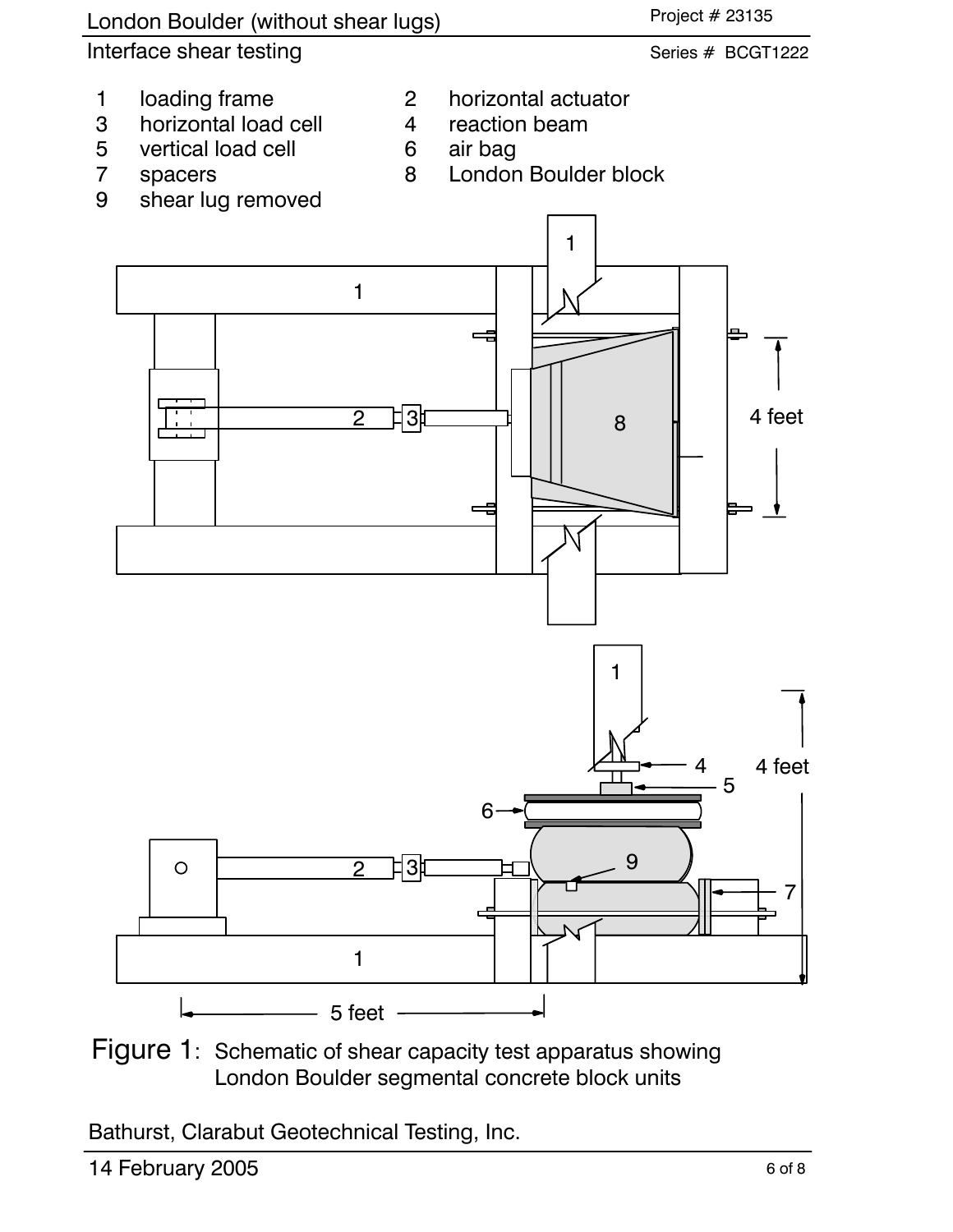Series # BCGT1222